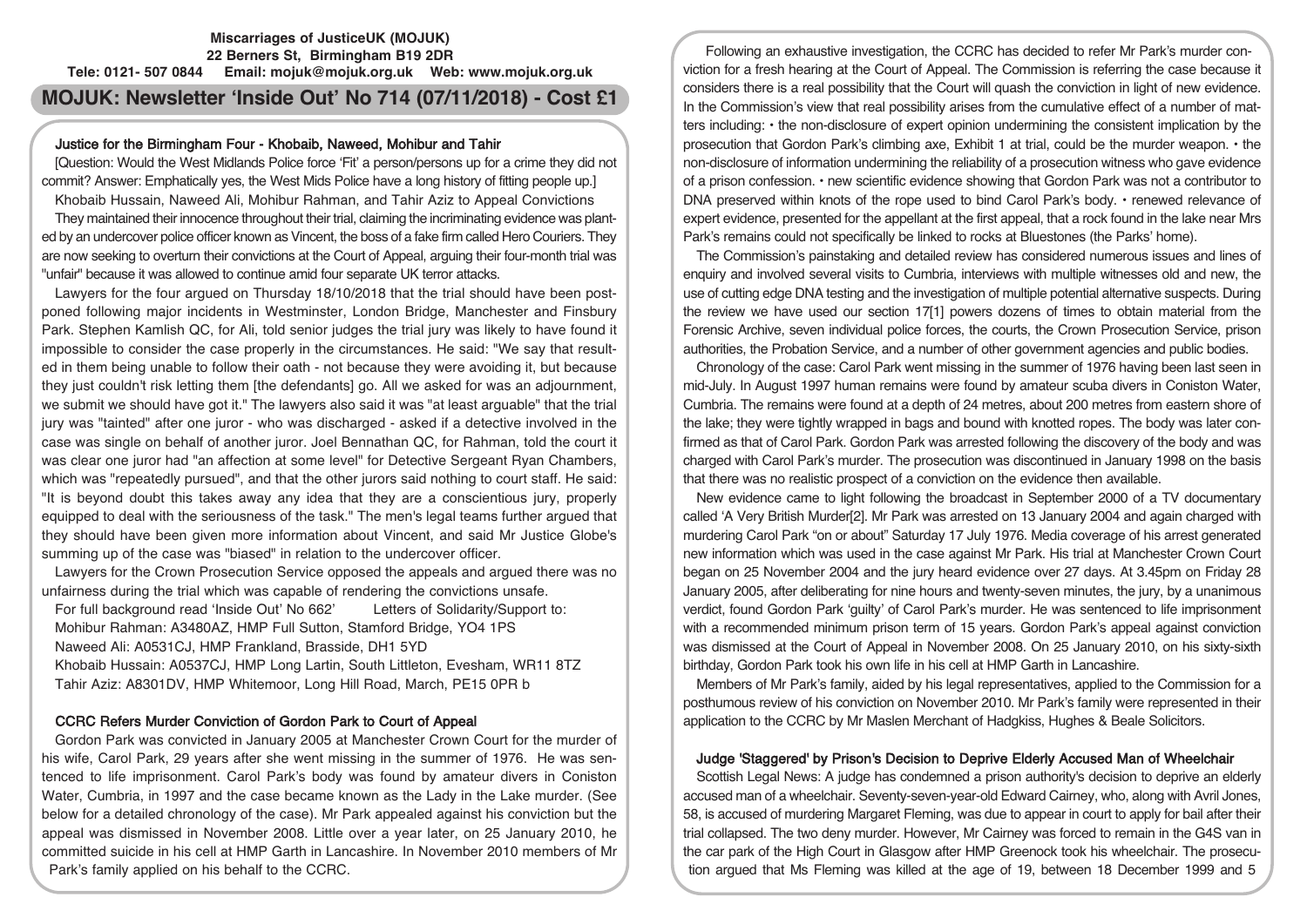January 2000. Ms Jones was at the court, though she did not apply for bail. Lord Matthews said: "I'm staggered that the Scottish Prison Service think it appropriate to remove the wheelchair Mr Cairney has been using all this time. I want an explanation."

Thomas Ross QC said: "I would like to explain why Mr Cairney is not in the dock. Since he was fully committed he became the responsibility of the Scottish Prison Service. He is in the vicinity of this court in a van in the car park. When he was leaving Greenock Prison this morning the prison withdrew his wheelchair from him. The reason given was that it was expected that he would be granted bail and they were presumably concerned they wouldn't get their wheelchair back. They somehow managed to get him into the van at the prison, but G4S can't get him out this side."

The court was told there are no wheelchair facilities at the High Court. Conservative justice spokesman Liam Kerr MSP commented: "No matter the nature of the allegations, an accused has to be in court during proceedings against them. Everyone involved in a trial should only be focused on establishing the truth and not appropriate seating. It is highly impractical to delay a significant trial over the loan of a wheelchair, at cost to the public purse." Iain McSporran QC, prosecuting, said the Crown would not oppose bail for Ms Jones if she changes her mind. He added: "The Crown does intend to re-indict this case. A trial might take place in April next year. That is the current intention."

#### Deaths in Prison and Shortly After Release - Short Term Fixes Are Not Working

The Ministry of Justice has (25 October 2018) released the latest statistics on deaths and selfharm in prison custody and deaths of people ('offenders') in the community shortly after release from prison. Both sets of data show a rise in deaths, as numbers remain at historically high levels.

INQUEST casework and monitoring identifies repeated and systemic failings around communication, emergency responses, drugs and wider issues of mental ill-health and healthcare provision in prison. Less is known about the issues surrounding deaths of people on probation, which receive significantly less scrutiny.

The key findings on deaths in prison include: An 8% rise in deaths in custody, with 328 total deaths in the 12 months to September 2018. Overall deaths are at historically high levels, as detailed in INQUEST's rolling statistics. 87 of these deaths were self-inflicted, 4 of which were women. There were 68 deaths recorded as 'other', which await classification. This is more than double the 30 deaths recorded as 'other' in the 12 months to September 2017, and 33 'other' deaths the year before.

Additionally, self-harm in prison continues to rise, with a 20% rise in incidents from the previous year. Assaults and serious assaults have reached record levels, both on prisoners and staff. The data on 'Deaths of Offenders in the Community' looks at deaths of people supervised by the probation service both on post-release supervision and serving court orders. It shows there were 955 deaths of people on probation in the community in 2017-18. The comparable figure in 2010 was 110. The majority of deaths (659) were of people supervised by Community Rehabilitation Companies, a rise of 24%. 30% of the latest deaths of people under supervision were self-inflicted, 31% defined as natural causes and 26% remain unclassified. Rebecca Roberts, Head of Policy at INQUEST has wrote a recent analysis of deaths in the community, considering what the issues surrounding these deaths are.

Deborah Coles, Director of INQUEST said: "Self-inflicted deaths, homicides, self-harm, drugs and assaults are endemic in the prison system. This reflects a system in crisis, failing in its duty of care to staff and prisoners. At a time when scrutiny on prisons has never been higher, the prison system is failing. Short term fixes are not working. Ministerial focus on violence ignores the shocking death toll in our prisons, and the need for a radical overhaul. We need to tack-

le sentencing policy, reduce the prison population and redirect resources to community services. INQUEST is increasingly concerned about unclassified deaths, which have more than doubled this year. We urgently need to understand why. Deaths of people following release from prison and being supervised by CRCs are also rising. There is a resounding silence surrounding these deaths, which need and deserve proper scrutiny and investigation."

#### Sally Challen Appeal Hearing 28th November 2018

On 28th November, Sally Challen will appeal her conviction for the murder of her abusive husband Richard, relying on fresh evidence of 'coercive control'. This form of psychological abuse which can involve manipulation, isolation, degradation and gas-lighting (mind games causing the victim to doubt their own sanity) was dramatised to critical acclaim in Helen Archer's storyline in 2016, in Radio 4's The Archers, gaining widespread media coverage and raising public awareness. However, it is still largely misunderstood not only in wider society but also within the criminal justice system itself. Introduced to English Law in 2015, there have so far been very few convictions of the perpetrators of this form of abuse and female survivors such as those represented by Justice for Women are still persecuted in Court.

#### Arshole Born Again!

A man who allegedly dipped his rear end in a holy water fountain while high on meth has been arrested. Zachary Burdick, 21, is said to have disgraced himself in the Spirit of Life Church in Mandan, North Dakota during Mass on a Tuesday morning. Witnesses said he pulled off his clothes, began masturbating and then started to "splash around" in a holy water fountain. The church now faces a \$500 bill to drain, clean and sanitise the foundation, KFYR-TV reports. Meanwhile, Burdick has been charged with criminal mischief, indecent exposure and ingestion of a controlled substance.

## Three Police Officers Sacked For Lying In Julian Cole Case

Jon Robins, 'The Justice Gap': Three police officers involved in arresting a man left paralysed and brain-damaged have been sacked after being found guilty of gross misconduct. A police misconduct panel on Monday reached a verdict that four officers of the Berkshire Police Service – PC Hannah Ross, PC Nicholas Oates, PC Sanjeev Kalyan and PS Andrew Withey – lied about the circumstances around the arrest and detention of Julian Cole.

The incident happened in the early hours of the morning on May 6, 2013, when the 19 year old sports science student left Elements Nightclub, Bedford with friends. They were asked to leave the club but Cole, seemingly intent on requesting a refund, ran back to the club. Julian Cole was tackled to the ground twice, the first time by the club's security and on a second occasion by police officers. There is CCTV footage showing the young man apparently unconscious dragged across the road by the police officers towards the police van and he was then taken to a police station rather than to hospital for emergency treatment. The young man suffered a broken neck and a severe spinal cord injury which led to a cardiac arrest, serious brain injury and he was left paralysed. He has spent the last five years in a vegetative state.

The three officers were accused of breaching their code of conduct for honesty and integrity in their accounts of what happened. They were found to have lied about his condition in statements in their pocket notebooks and in interviews. The misconduct panel decided that the three officers' conduct amounted to gross misconduct and they were dismissed without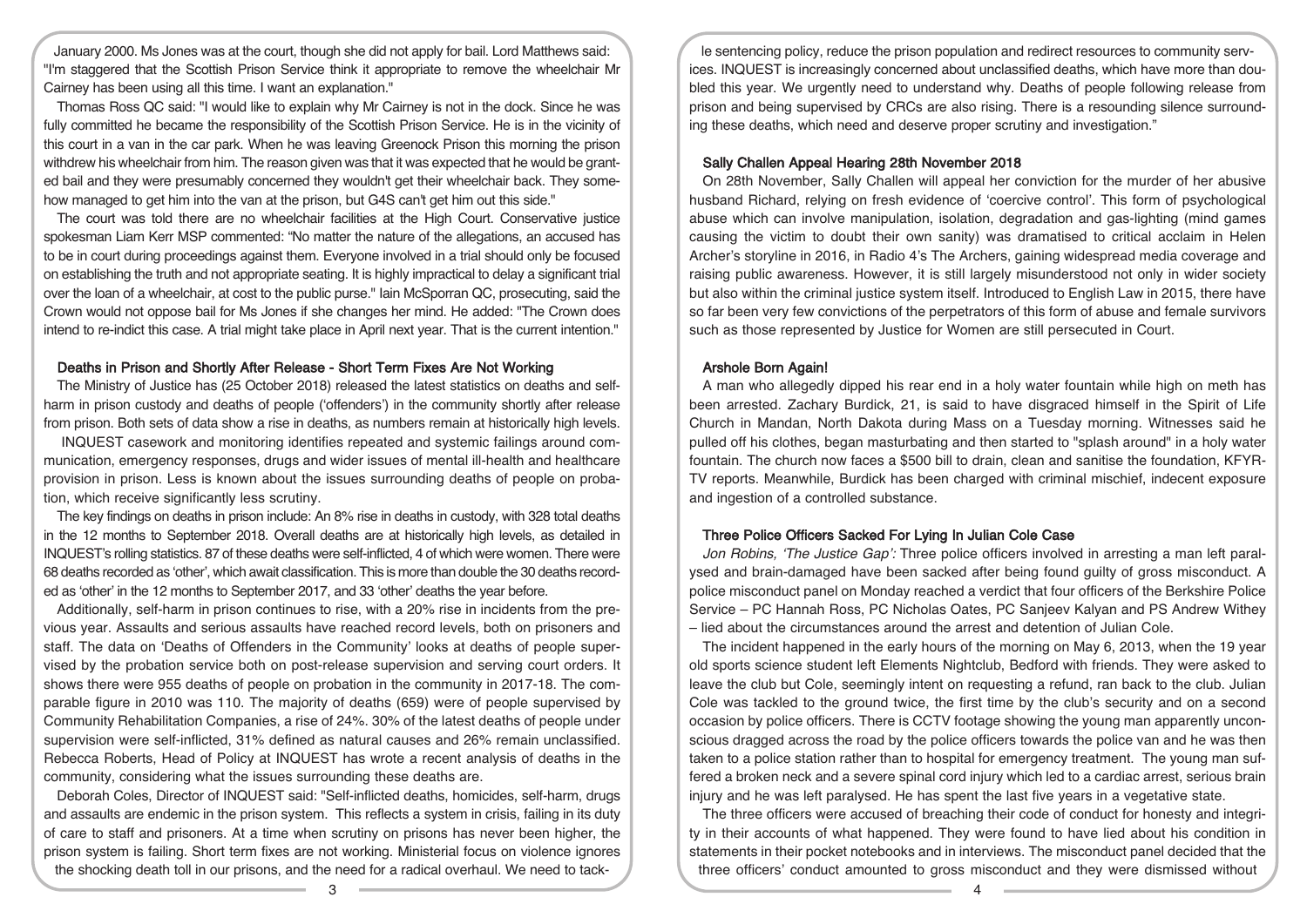notice. Assistant Chief Constable Jackie Sebire called the case 'an absolute tragedy, which has had a devastating effect on a young man and his loved ones'. 'This hearing in essence reviewed a seven minute encounter which took place more than five years ago, and I agree with the panel that the length of time the Independent Office for Police Conduct (IOPC) and CPS enquiries have taken to get to this stage is simply unacceptable to Mr Cole, his family, the officers concerned and the force. On far too many occasions investigations such as these take years to come to a resolution and this cannot be right.'

Julian Cole's mother Claudia Cole said welcomed the tribunal decision. 'When we first saw Julian in a coma and on life support five and a half years ago; and the police officer told us that he had been "chatty" in the police van, we suspected a cover up.' The family's solicitor Rachel Harger of the law firm Bindmans, noting that hearing was not about who caused his injuries, said the outcome has 'confirmed the family's belief that police officers gave deliberately dishonest accounts in orderto avoid criticisms ofwrongdoing and their behaviour demonstrated a callous disregard for his wellbeing'. 'Fresh evidence has come out during the course of the hearing which will assist the family as they seek answers as to who caused the injuries Julian suffered and we shall now be calling on the IOPC to re-open their investigation,' she said.

#### Justice as Important as Health or Education - Public

Monidipa Fouzder, Law Gazette: A survey commissioned by the profession's major representative bodies to understand what the public thinks about justice, shows that an overwhelming majority think it is as important as health or education. However, the survey also highlights a widespread belief that the justice system is tilted in favour of the wealthy. The findings of the survey were released ahead of the first Justice Week, a national series of events organised by the Law Society, Bar Council and Chartered Institute for Legal Executives, which begins on Monday.

According to the survey of 2,086 people, more than three-quarters agreed that justice is as important as health of education. A similar figure agreed that people on low incomes should be able to get free legal advice. Nearly two-thirds of respondents would feel uncomfortable dealing with the law and legal processes themselves if they were accused of a crime which could result in a custodial sentence. Only 13% think the state should not have to pay for people's legal expenses if they are accused of an offence that could land them in prison.

For all types of legal issues listed in the survey, at least half of respondents said they would feel uncomfortable dealing with them without a lawyer. Six in 10 believe people on low incomes are more likely than wealthy people to be convicted of crimes.

Law Society president Christina Blacklaws said: 'Cuts to legal aid spending over the past five years have denied justice to the most vulnerable in society, placed a further burden on the taxpayer and damaged the foundation of our justice system. Since April 2013, hundreds of thousands of people have become ineligible for legal aid as a result of freezes to means tests as well as cuts to the scope of legal aid, including victims of domestic abuse and people under threat of eviction.'

Andrew Walker QC, chair of the bar, said there was 'now a gulf between what people expect from our justice system, and what they are getting. We do not leave the ill to treat themselves without expert medical help, so nor should we expect people to deal with legal problems and disputes without expert legal help if they cannot afford it'.

CILEx president Philip Sherwood said the perception that the system is tilted in favour of the wealthy may not be surprising 'but it is extremely dangerous and undermines the rule of law'. The representative bodies united to create Justice Week as a way of placing justice and the rule of law at the centre stage of public and political discussion.

#### Publication of Revised Code for Crown Prosecutors (CPS)

- Considering disclosable evidence pre-charge is included for the first time
- More stringent conditions on how the Threshold Test is applied
- A greater focus on CPS role in recovering proceeds of crime.

Revisions to the Code for Crown Prosecutors have been unveiled today by Director of Public Prosecutions Alison Saunders. "The Code for Crown Prosecutors stands at the heart of every case we deal with, so it is essential it evolves to reflect the changing issues prosecutors must consider. The explosion in digital evidence seen in recent years has brought real challenges for prosecutors. While it can strongly support the case for prosecution, there must also be rigorous examination of any evidence that assists the defence. "By revising the Code, we are taking a practical step to support prosecutors with their duty to charge the right person with the right offence in every case. It is vital that defendants and complainants have trust in the criminal justice system and the public has confidence in the outcome of court cases." The Code governs all CPS prosecutions. It sets out the general principles which must be applied when making decisions about whether or not a person should be charged with a criminal offence.

The Code, cam into force on Friday October 26 2018. It gives guidance to prosecutors on the general principles to be applied when making decisions about prosecutions. Significant changes include: • Under the revised guidelines on disclosure, prosecutors must consider whether there is any material held by the police or material that may be available which could affect the decision to charge a suspect with any crime. This is the latest measure by the CPS to improve the way disclosure of evidence is handled. In January a joint plan was introduced with the police which set out a comprehensive range of actions to drive lasting improvements in disclosure management.

• For the first time, prosecutors must take into account the degree to which a suspect benefitted financially from an alleged offence when deciding whether to charge them. . This change is aimed at assisting the court in recovering any assets such as homes, luxury cars, designer clothes, jewellery or money.

Last year the CPS helped recover £80.1 million from defendants who benefitted from illegal activity and returned the funds to the public purse. • Guidance on how to apply the Threshold Test has been simplified and updated, to make sure it is only being used where completely necessary and to avoid cases being charged prematurely. The Threshold Test allows a suspect who presents a substantial bail risk such as a serious risk of harm to the public, to be charged and therefore held in custody in the expectation that further evidence will be produced by the police. It must only be applied in limited circumstances after a rigorous examination of all the conditions.

## Mafia Boss Subjected to Restrictive Regime Violation of Article 3

Bernardo Provenzano, now deceased, was an Italian national, born in 1933. Mr Provenzano was arrested in 2006. He was subsequently convicted of numerous extremely serious offences, and sentenced to several life sentences. After his arrest, he was imprisoned under the section '41 bis regime', a restrictive regime in Italy to prevent those convicted of mafia-related crimes from maintaining contact with members of the criminal organisation within or outside prison. It includes restrictions on visits by family, a ban on using the telephone and the monitoring of correspondence. The regime was extended every year until 2010, then every two years until 2016. He was detained in prisons in Parma and Milan. He became progressively seriously ill in prison and, notably, his cognitive functioning declined. At the end of 2013 he became permanently bedridden and had artificial nutrition via a feeding tube. He was eventually hospitalised in 2014 in the correctional wing of the San Paolo civil hos-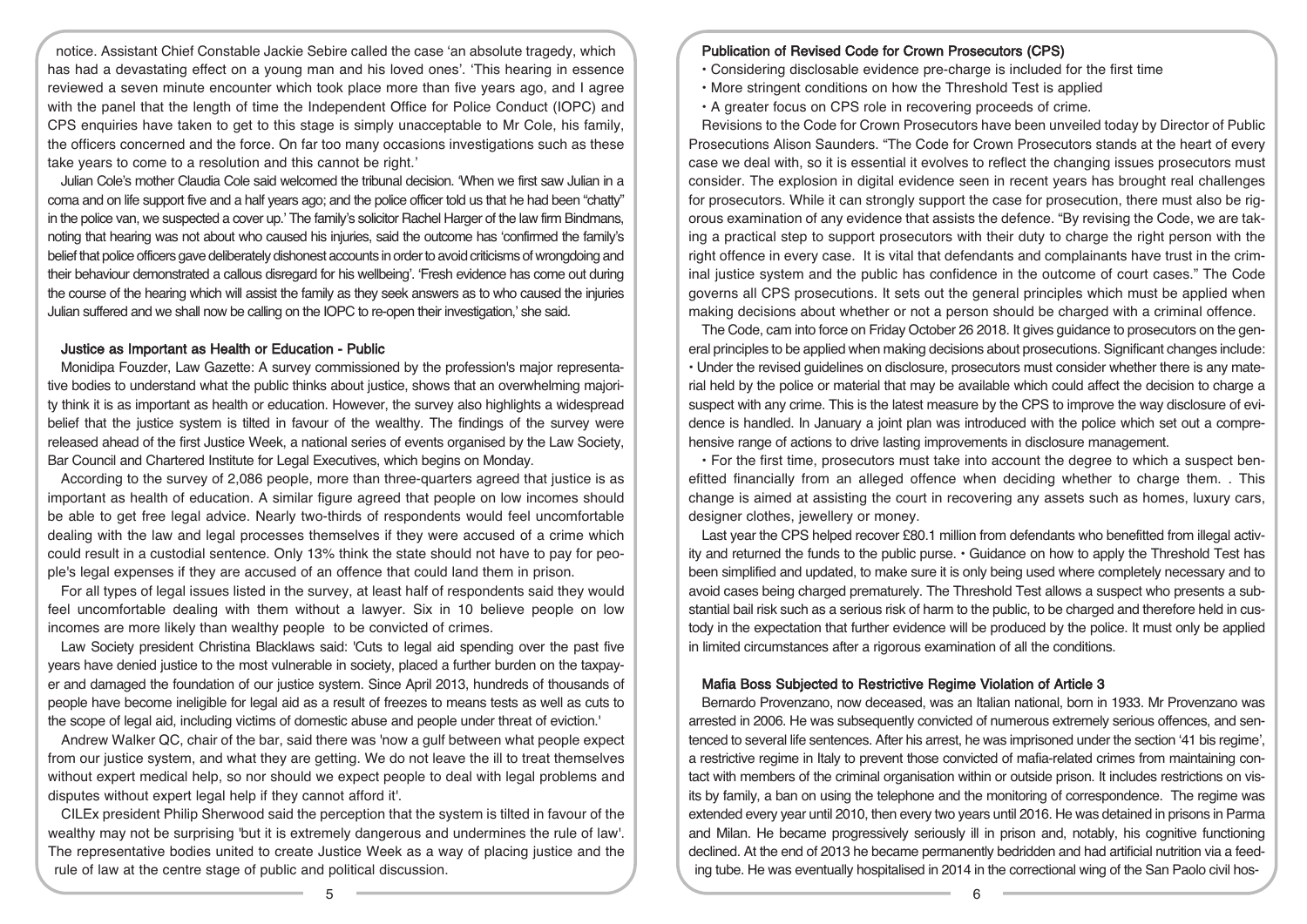pital in Milan, where he remained until his death in 2016. Between 2013 and 2016 he brought court proceedings requesting that his sentence be suspended for health reasons and applying to lift the special prison regime, all without success. The courts, relying on medical evidence and a report by court-appointed experts, found that he was receiving appropriate medical treatment, both as concerned his detention in Parma and in the Milan hospital. They also found that the special regime was still justified in the interests of public order and safety. Relying on Article 3 (prohibition of inhuman or degrading treatment) of the Convention, Mr Provenzano complained of inadequate medical care in prison and about the continuation of the special prison regime until his death, despite his ill health. Violation of Article 3 - on account of the renewed application of the special prison regime on 23 March 2016 Just satisfaction: The Court held that the finding of a violation constituted in itself sufficient just satisfaction for the non-pecuniary damage sustained by Mr Provenzano.

#### Hostile Environment Creeps Into Criminal Courts

Audrey Cherryl Mogan, 'The Justice Gap': Defendants now required to state nationality: Anyone who has witnessed criminal proceedings will be familiar with seeing the defendant asked to stand and confirm their identity: name, date of birth and address. It's clear why this is necessary – the court needs to identify them and verify that the person in the dock is the person who should be in the dock. However, last year an additional question – which had not been necessary in hundreds of years of criminal justice – was asked.

By virtue of section 162 of the Policing and Crime Act 2017, as amended by The Criminal Procedure (Amendment No. 4) Rules 2017, defendants in England and Wales are now required to provide the court with their nationality. Failure to provide this information, or providing incomplete or inaccurate information, without a 'reasonable excuse' is punishable with up to 51 weeks imprisonment, a fine or both.

At first blush this seems an innocuous additional way in which to identify the defendant. However, the government's stated purpose for a nationality requirement policy is to 'remove as many Foreign National Offenders as quickly as possible' (see here). As there is currently little political objectivity on foreign alleged criminals, this policy passed through Parliament without much scrutiny or criticism. Recent scandals such as the treatment of Windrush migrants have begun shedding light on the encroachment of immigration enforcement into various areas of public services, causing wider concern of how the system is operating. Recent legislation has required employers, landlords, doctors and teachers to conduct immigration checks, and the new requirement continues this expansive reach of immigration control outside of immigration arenas by requiring magistrates' and judges to take on the task of border guards.

Nationality information must be provided to any court, during any stage of the proceedings, regardless of whether immigration status has a bearing on the substantive offence or issues of bail. The disclosure of this information is required under threat of imprisonment for non-compliance, despite whether the individual is ever convicted of a criminal offence, and despite whether the substantive offence results in a term of imprisonment or even carries with it a term of imprisonment. It is also retained regardless of whether the defendant is acquitted, or the proceedings are discontinued and becomes publicly available as a consequence of having been said in open court.

Defendants' nationality and immigration status is routinely used by prosecutors opposing bail and by tribunals and judges in making decisions on bail and sentencing. It has been well documented that non-British nationals are disproportionately refused bail, and disproportionately receive custodial sentences. As the Lammy Review and Amnesty International's

report on police gang matrices, as well as the Ministry of Justice's own statistics have demonstrated, racial bias is a significant problem in the criminal justice system.

The requirement to identify nationality only worsens this discrimination to the further detriment of minorities' trust in the criminal justice system. For argument's sake, even if the new provisions did not make the proceedings unfair, how will it impact on perceptions of fairness? Imagine being a defendant, now required by law to confirm your nationality to a judge or tribunal, in open court. It is inevitable that you will wonder whether this information will impact how they treat you.

It is also striking to note that this mass gathering of nationality data, linked to other sensitive personal data, applies not only to adult defendants but to all children that appear before the youth courts. In 2016/17 there were  $28,400$  children and young people (aged  $10 - 17$ ) cautioned or convicted (see here). Although these numbers have decreased in the last 10 years, the proportion of BAME youths has been increasing, accounting for 45% of the custodial population in the latest year. Many of these young people will not receive a criminal conviction (for example, they may be acquitted, or their case may be discontinued), and even fewer will receive a custodial sentence. Yet the criminal courts are required to collect their nationality data and share it with the Home Office under the guise of deporting foreign national offenders. How can that be justified as a proportionate response?

As lawyers we must advise defendants that they are required by law to provide this information. Defendants understandably more focused on the criminal matters at hand casually provide their nationality, and the provisions remain unchallenged. There is very limited information on how this policy has been put into practice, and no information on its current impact. It is also unclear exactly how the information is being stored and whether it is shared with other government departments.

I've often had clients misunderstand the question and provide details of their ethnicity, as opposed to nationality – this could be even more detrimental to the perception that justice is colour blind in our courts. Little is known about whether incorrect information is then retained and shared, and how the Courts expect those from stateless backgrounds to comply with the requirement.

For these reasons I'm working with Commons, the not-for-profit criminal law firm, to investigate how the requirement is being implemented and it's potential outcomes. With the support of the Strategic Legal Fund, we've set up a call for evidence to gather views from practitioners and to conduct pre-litigation research into this controversial measure which we believe may impact on the perception of fairness in the criminal justice system. The nationality requirement poses alarming questions of whether your nationality determines the standards of justice you receive. So, if you practice law in the criminal courts, please take a moment to share your experiences and views here.

#### Bloody Sunday: £900,000 in Damages for Victims

BBC News: Damages worth more than £900,000 are to be paid out in compensation for claims brought over the Bloody Sunday shootings in Londonderry. The families of nine of those killed by British soldiers in the city in January 1972 are to be paid £75,000 each. Another five people wounded are to receive £50,000. Thirteen people died after members of the Army's Parachute Regiment opened fire on civil rights demonstrators. A fourteenth person died later.

The resolutions were confirmed at the High Court on Thursday 25th September 2018, as part of a series of lawsuits against the Ministry of Defence (MOD). Claims were brought by victims and their families after a major tribunal established the innocence of all those shot. The Saville Inquiry's findings in 2010 prompted the then Prime Minister, David Cameron, to publicly apologise for the actions of the soldiers. He described the killings as "unjustified and unjustifiable". With liability accepted, the cases centred on the level of damages to be paid out.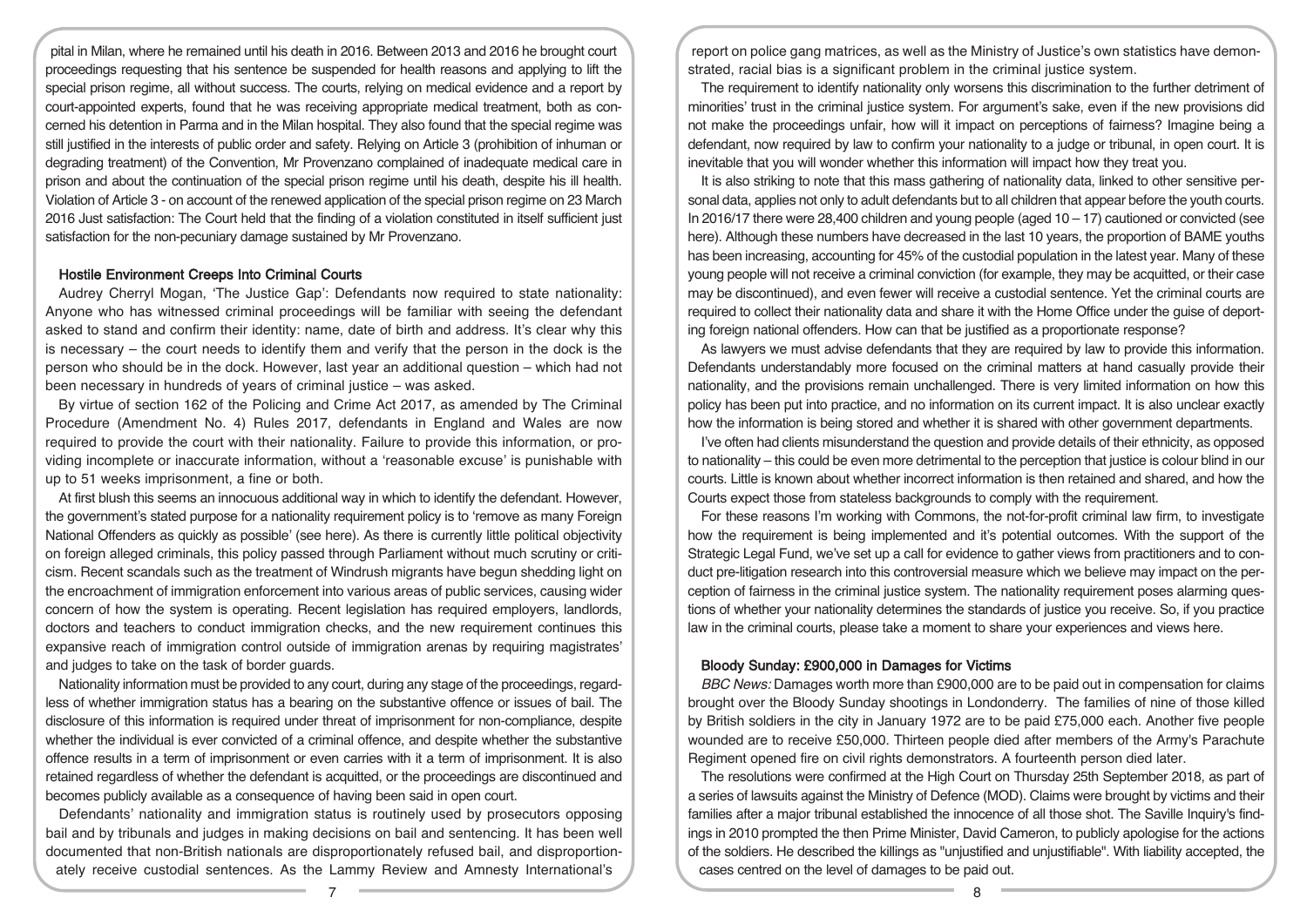Last month a judge awarded Michael Quinn £193,000 for injuries inflicted when he was shot in the face as a schoolboy on Bloody Sunday. That led to settlements being announced in another two test cases. The widow of Gerry McKinney, a father-of-eight, received £625,000 compensation for his death. A pay-out of £75,000 was also agreed for the family of Michael McDaid, 20, over his killing.

Lawyers returned to court on Thursday morning to announce resolutions in similar actions featuring unmarried victims with no dependants at the time. The 14 cases involved a combined total of £925,000 in damages, plus costs. A judge was also told that further discussions are to take place in the remaining lawsuits. Listing those cases for a review in December, Mr Justice McAlinden said: "I congratulate the parties' representatives for the work they are doing in resolving these very sensitive and difficult matters."

Outside court, solicitor Fearghal Shiels, who acted for some of the families, said they welcomed the settlements and hoped to "achieve satisfactory outcomes in the remaining actions as soon as possible".

A Ministry of Defence spokesperson said:"Our thoughts remain with those who were affected by these tragic events. As settlement related cases are ongoing it would be inappropriate to comment further."

#### CPS/Police Failing to Investigate Thousands of Cases Efficiently

Nosheen Iqbal, 'The Observer': Britain's criminal justice system is "creaking" and unable to cope with the huge amounts of data being generated by technology, the head of the Crown Prosecution Service has warned in her final interview before stepping down. Speaking exclusively to the Observer, Alison Saunders said the CPS and police were failing to investigate thousands of cases efficiently – from rape to fraud to modern slavery – and were critically short of the skills and resources required to combat crime. Her comments corroborate a home affairs select committee report last week which warned that police were struggling with outdated technology and at risk of becoming "irrelevant" as reported crime continues to surge, rising by 32% in three years. Saunders said: "The number of cases coming through [to the CPS] are going down, [yet] there are all sorts of things we need to work out as a system. It needs an investment of resources nationally, in capacity of forces and in future-proofing it. Who is making the plans for what is going to happen in five years' time?"

While fraud has become the most commonly reported crime in England and Wales, with 1.7 million offences a year, only one in 200 victims ever sees the perpetrator brought to justice. Saunders admitted that many cases were simply being ignored "because it takes time and a skilled investigator". The capability and capacity of the police should be an urgent concern for the Home Office, she said. In their report, MPs warned of "dire consequences for public safety and criminal justice" if police funding was not prioritised. In an emotional interview, Saunders admitted feeling bruised by her five-year tenure as director of public prosecutions, with critics branding the service "toxic" and "disastrous". "I don't think you'd be human if it didn't affect you," she said, between tears, but she felt she had "done a good job". Saunders had to lose a third of her workforce as a result of funding cuts of more than 25%, but was proud that "morale in the service is demonstrably better" than when she arrived in 2013. "As the DPP, I accept responsibility for what happens in the service," she said, over the crisis in disclosure of evidence in rape cases that led to several collapsing and hundreds more being dropped earlier this year. "I could have stood there and blamed the police and say it all starts with them, but I don't think it helps. We have a disclosure manual which means we are talking to the police early on about what are reasonable lines of inquiry. We give them advice that helps them." Saunders admitted that those initial conversations between the CPS, the police and the defence about what evidence would be used in court was "what's been missing – that system-wide, early-doors approach to it".

## Poor Healthcare in Jails Is Killing Inmates, Says NHS Watchdog

Denis Campbell, Observer: Almost half of England's jails are providing inadequate medical care to inmates, whose health is being damaged by widespread failings, the NHSwatchdog has told MPs in a scathing briefing leaked to the Observer. Healthcare behind bars is so poor in some prisons that offenders die because staff do not respond properly to medical emergencies, the Care Quality Commission (CQC) says.

Mental health services for the 40% of inmates who have psychological or psychiatric problems are particularly weak, which contributes to self-harming and suicides among prisoners, according to the care regulator's confidential briefing to the Commons health and social care select committee. It blames chronic understaffing, problems getting to medical appointments and guards knowing too little about ill health to recognise problems.

The mixture of NHS and private companies that provide healthcare in England's 113 adult jails and young offender institutions "frequently struggle to deliver safe and effective services", the commission tells MPs. However, it adds, this is often "due to issues outside of their control" such as shortages of prison and healthcare staff and the environment of jails not offering suitable space for consultations. It adds: "In 2017-18 we completed 41 joint prison inspections [with the prisons inspectorate]. We found breaches of [CQC] regulations in 47% (19) of these inspections and took corresponding regulatory action, in some cases against more than one registered provider." The CQC ordered providers to take remedial action because the care offered to inmates was unacceptable in its quality or safety and breached the watchdog's five fundamental standards that require providers to ensure services are safe, caring, effective, responsive and well led.

The document details a litany of problems including: • Mental health nurses are unable to assess, care for and treat prisoners because they are too busy responding to inmates having breakdowns or being given drugs. • Shortages of prison guards to escort them means prisoners are missing out on NHS appointments outside the jail. • Inspectors frequently find "inadequate mental health awareness among prison staff and their inability to recognise mental health issues and seek appropriate support for prisoners". • Incarceration can worsen prisoners' existing conditions or lead to them developing new problems as a result of "limited exercise and exposure to sunlight (causing vitamin D deficiency), poor diet, illicit drug availability, assault/injury, exposure to communicable diseases, psychological deterioration, self-harm and suicidal ideation". • Follow-up inspections frequently reveal "poor progress in achieving the intended improvements".

The charity Inquest said it was concerned about "repeated failings [by prison healthcare providers] around communication, emergency responses, drugs and wider issues of mental ill health and healthcare provision resulting in death. "Evidence from our casework, supporting families whose relatives have died in custody, indicates that prisons are unhealthy and unsafe environments. A patient in prison has very little autonomy, control and access to medication and appointments. Prisons, at their core, are environments of toxic, high health risk," said Rebecca Roberts, its head of policy.

In oral evidence to the committee in July Peter Clarke, England's chief inspector of prisons, painted a bleak picture of inmates' health and healthcare provision behind bars. Prisoners' mental health was suffering because overcrowding means that many thousands do not have a cell to themselves, and cells must serve as living room, dining room, kitchen and toilet.

The illicit drugs trade in jails has led to a toxic mix of violence, fear, debt and bullying for many prisoners, Clarke added. As a result "they self-segregate and self-isolate, and instances of self-harm and suicide tragically flow from that". Inmates' inability to get to medical appointments, due to staff shortages, has produced "an inevitable knock-on effect on their health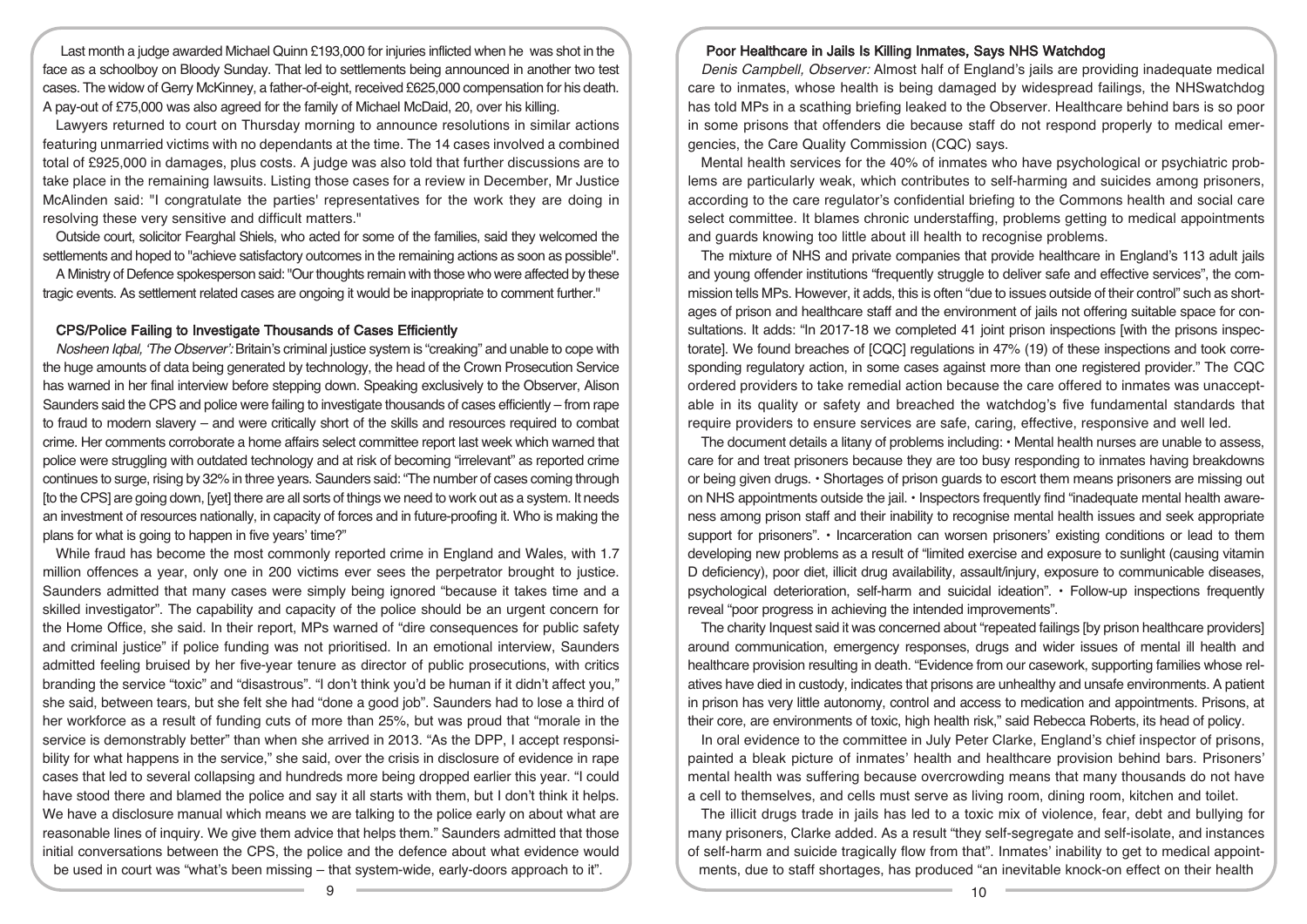and wellbeing". Paul Williams, a Labour member of the select committee, which will publish a report into prisoners' health next week, said: "In too many prisons a profoundly unhealthy environment and woefully inadequate staffing results in prisoners' health getting much worse because of their time inside. Missed appointments lead to missed cancers, and severely mentally ill people are kept in cells instead of hospital wards."

Professor Steve Field, the CQC's chief inspector of primary medical services and integrated care, added: "During our programme of inspection in partnership with Her Majesty's Inspectorate of Prisons, we have found some poor care and I have serious concerns that the issues we have found are affecting the health of some the most vulnerable people in society. "I'm anxious that the issues highlighted in our evidence around mental health provision, staff training, particularly nurse and doctor training and inadequate pharmacist oversight of prescribing are dealt with as a matter of urgency." A government spokesperson said: "We are investing tens of millions of pounds extra in prison safety and decency. We are spending an extra £40m to improve safety and tackle the drugs which we know are fuelling violence and healthcare problems, including Xray scanners and drug-detection dogs. Over 3,500 new prison officers have been recruited in the last two years which will help improve access to healthcare services."

#### Joe Doocey & Wayne Nash, Wrongly Jailed For Contempt Reach Settlement For Damages

Scottish Legal News: Two men who were wrongly jailed for contempt of court have reached a settlement for damages, the Irish Examiner reports. Joe Doocey and Wayne Nash spent 48 hours in jail in June 2016 after being found in contempt at Athlone District Court. Judge Seamus Hughes had ordered them to spend seven days in jail because he overheard the pair insulting him outside the court. They were released after just two days when the High Court found that they had been unlawfully detained. The pair brought proceedings against the Minister for Public Expenditure and Reform for €75,000 in damages each before Judge Kathryn Hutton in Dublin Circuit Civil Court under the Irish Human Rights and Equality Commission Act 2014. Counsel for the Minister later told the court that the proceedings had been settled for an undisclosed sum and legal costs.

#### O.R. and L.R. v. the Republic of Moldova

The applicants, Ms O.R. and Ms L.R., are two Moldovan nationals who were born in 1979 and 1987 respectively. The case concerned the investigation into their allegation that they had been forced to strip naked and do sit-ups by the police when arrested in the context of wide-scale unrest in Moldova in 2009. The applicants were arrested on 7 April 2009 following protests by hundreds of young people in Moldova against the general elections. They alleged that they had been taken to Chisinau police headquarters and, along with others, had been ordered to face the wall. Those who looked to the side were hit. They heard the sounds of people being beaten in an adjacent room. After signing their arrest record under threat, an officer escorted them to another room. Two officers ordered them to undress and do sit-ups. They were eventually released on 13 April 2009.

Soon after there were reports in the press about the incident, and there was an internal investigation during which the applicants were interviewed. Nine months later the prosecuting authorities launched a criminal investigation into three police officers. In 2013 two of the officers, who had ordered them to undress, were convicted of psychologically ill-treating the applicants and given a five-year suspended sentence. In the meantime, the prosecutor had discontinued the criminal investigation against the escorting officer, finding that his actions could not qualify as torture.

Furthermore, the officer had clearly exceeded his powers but this was an administrative offence which was already time-barred. The applicants' appeals against these decisions were all unsuccessful. Throughout the proceedings none of the three officers were suspended from their duties.

Relying on Article 3 (prohibition of torture and of inhuman or degrading treatment), the applicants alleged that the investigation into their ill-treatment had been ineffective and that the police officers involved had been able to act with impunity. Violation of Article 3 (investigation) Just satisfaction: 7,500 euros (EUR) each to O.R. and L.R. in respect of non-pecuniary damage, and EUR 1,500 jointly to O.R. and L.R. in respect of costs and expenses

#### Post-Conviction Disclosure Regime 'Not Fit For Purpose'

Miscarriages of justice were going 'unidentified and uncorrected' as a result of a lack of transparency around forensic science in our courts, criminal appeal lawyers argued. In its submission to the House of Lords' Science and Technology Committee's inquiry into forensic science, the Centre for Criminal Appeals argued that testing the accuracy of forensic evidence was 'too often impossible' which prevented the review of questionable convictions.

The group argued that defendants should have a right to access transcripts of expert evidence given at their trial free of charge and to 'controlled access' to police and CPS documents including correspondence with experts, forensic examiners' bench notes, unused material and crime scene documentation unless there was an 'overwhelmingly compelling reason' why they should not be.

Submissions published last week highlighted problems with post-conviction disclosure which, according to Inside Justice, the charity headed up the journalist Louise Shorter, was 'an opaque, unaudited landscape which is not fit for purpose'. Following a 2014 Supreme Court case in the Kevin Nunn case (which the Justice Gap reported on here), those seeking disclosure of such materials can find themselves in a 'Catch-22' – i.e., to make a successful request for evidence, they need to argue that such evidence is likely to demonstrate innocence however, the only way to establish such knowledge is by accessing the evidence in the first place.

Inside Justice argued that the way that forces treated exhibits post-conviction represented a 'woeful picture'. The guidelines recommend storage for 30 years, seven years and three years in cases of major crime, serious crime and volume crime respectively. According to Freedom of Information requests sent to all 43 police forces of England and Wales by Inside Justice revealed only two forces citing the correct guidelines. One former senior police officer told Inside Justice: 'I doubt that there's ever been a case where exhibits are kept properly.' A scientist specialising in cold-case reviews who worked with many forces said: 'I get the impression that, if cases were identified, even homicides, the exhibits aren't kept… in sex offences, not a chance. I get the impression that they [police forces] are all doing something slightly different.'

The group argued that it should be an automatic right for interested parties to view forensic files post-conviction. It argued that then Nunn judgment was 'often mis-interpreted' by police forces resulting in unnecessary legal challenges applications. The CCA noted that the Nunn judgment relied on the Criminal Cases Review Commission (CCRC) as the 'safety net' to secure post-conviction disclosure. The CCRC used its investigative powers 'very conservatively', it reckoned; citing 'the tragic case of Victor Nealon', who spent an extra decade wrongly imprisoned because the watchdog refused to conduct DNA testing despite repeated requests.

Alastair Logan OBE, a retired solicitor who represented the Guildford Four and Maguire Seven, highlighted concerns about the closure of the Forensic Science Service (FSS) in 2010. 'England and Wales are now the only countries in the world in which forensic science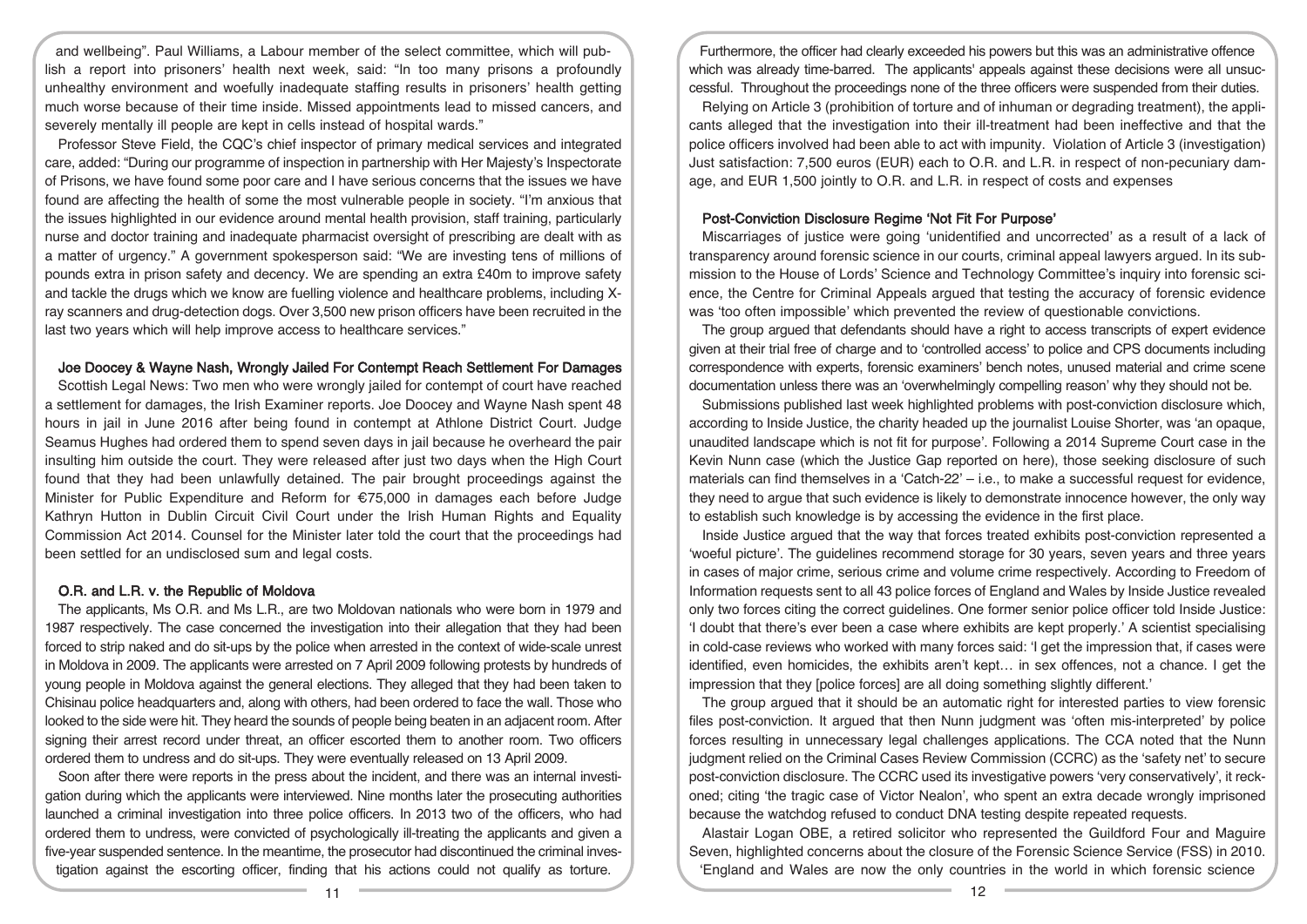entirely in the hands of either the police or private forensics science providers whose principal customer is the police,' he argued. Logan identified concerns that forensic tests carried out by police forces might not be as rigorous as those conducted by the FSS and, even if the tests were carried out, they needed to be interpreted properly which required 'just the kind of expertise that has been lost' through its closure. Some eight out of 10 of the 1,600 scientists employed by the the service failed to find another job, he pointed out. The ensuing fragmentation of the market now meant that there was 'real potential for evidence to be lost'.

He quoted Ann Priston, president of the Forensic Science Society. 'I've not heard a single person say that closing the FSS was a good decision,' she said. 'On the whole, the closure of the only statefunded forensic provision was, I think, an ill-conceived, ill-thought out and hasty decision.'

#### Death of Prince Fosu in Harmondsworty IRC– CPS 'Cop Out' on Prosecution of GEO & Nestor

On the 6th anniversary of the death of Prince Kwabena Fosu in Harmondsworth Immigration Removal Centre (IRC), the Crown Prosecution Service (CPS) have announced they will be reversing a decision to bring criminal charges against the private companies responsible for his care. Prince Kwabena Fosu, a 31 year old Ghanaian national, died in Harmondsworth Immigration Removal Centre on the morning of 30 October 2012. An inquest into the circumstances of Prince's death was postponed until after the conclusion of any criminal investigation or prosecution.

On 14 April 2017 the CPS authorised criminal charges against GEO Group UK Ltd, which then ran Harmondsworth, and Nestor Primecare Services Ltd, which provided healthcare services at the IRC. The charges were for a breach to section 3 of the Health and Safety at Work Act 1974. The CPS declined to bring corporate manslaughter charges. Evidence suggests that Prince was extremely distressed and suffering from mental ill health. He was held in cellular confinement for six days in unsanitary conditions, without any clothing or bedding or a mattress. It is thought that Prince went into sickle cell crisis and died on the floor of his cell. It initially took the CPS almost three years from receiving the police file to confirm that criminal charges would be brought, and the reversal of that decision 18 months later is unfathomable to the family, who still do not know the full truth about what happened to Prince. Last year saw the highest ever number of deaths of immigration detainees in IRC's, prison, and shortly after release, with a total of eleven deaths in 2017. This year there have been at least two further deaths of detainees.

Prince's father said: "For a bereaved family, it is difficult to understand why there is such delay in the criminal decision making process, we are just told that it is normal. How can I now explain to the wider family on the anniversary of Prince's death, that we have got nowhere in six years? How can I explain why the prosecution decision has been reversed? How can it be acceptable to treat a bereaved family this way? This is not justice."

Deborah Coles, Director of INQUEST said: "We had hoped this trial would shine a spotlight on the inhumane treatment of Prince, who died naked on the concrete floor of his cell. On the 6th anniversary of Prince's death, this is a reprehensible step backwards by the CPS. Recent months have seen the highest number of deaths of immigration detainees on record. The culture of impunity for private companies and the Home Office, in the face of well documented ill treatment of detainees, is shameful."

Kate Maynard, solicitor for the family said: "The CPS is clearly a failing and arrogant institution if they think that the management of this case has been acceptable. This case illustrates the systemic delay for decision making in death in custody cases. To take four years to review a case, announcing that there will be a prosecution and then reversing that decision 18 months later, is dysfunctional. A culture change is required within the CPS to fix the way it operates so that bereaved families receive a decent, efficient and humane service."

## Sex Offender Wins Appeal Against Extended Sentence

Scottish Legal News: A man convicted of unlawful sexual activity with a 14-year-old girl has successfully challenged a sheriff's decision to impose an extended sentence. The Appeal Court of the High Court of Justiciary quashed the extension period after ruling that the sheriff failed to explain why she considered that the test imposing an extended sentence had been met. Lord Menzies and Lord Turnbull heard that the appellant Adam Tonkin, 26, pled guilty to an indictment which narrated that he engaged in unlawful sexual activity with a girl between February and March 2016, which included sexual intercourse on two occasions.

Having obtained a criminal justice social work report the sentencing sheriff imposed an extended sentence with a custodial part of 12 months imprisonment, reduced from 18 months for the first offender's early plea, and an extension period of 12 months. But the appellant appealed against the imposition of an extended sentence. On the appellant's behalf, criticisms were advanced concerning the sentencing sheriff's reasons for deciding to impose an extended sentence. Attention was drawn to what was said in the sheriff's report, where the sheriff stated that she wished the appellant to be subject to "post-release supervision".It was argued that, on its own, this would "not be sufficient" to entitle the imposition of an extended sentence. It was also observed that in any event the appellant would be subject to a period of postrelease supervision in light of the provisions of section 1AA of the Prisoners and Criminal Proceedings (Scotland) Act 1993, which was not acknowledged in the sheriff's report.

Statutory test: Section 210A of the Criminal Procedure (Scotland) Act 1995 provides that an extended sentence may only be imposed if the court considers that the period for which the offender would otherwise be subject to licence would not be adequate for the purpose of protecting the public from serious harm from the offender. But it was submitted that at no stage in the sheriff's report did she address this test or explain why she concluded that the period for which the appellant would otherwise be subject to licence would be inadequate. Further, no account appeared to have been taken in the assessment of risk posed by the appellant of the fact that the offending conduct occurred two years before the imposition of sentence and that the appellant had "kept out of trouble" in that period.

A number of criticisms were also advanced in the written case and argument concerning the criminal justice social work report. It appeared from the content of that report that the authors had not been provided with a summary of the evidence or a copy of the Crown narrative, as the two authors of the report appeared to proceed upon the basis that the appellant had pled guilty to "sexual assault". The authors observed that the sexual assault which he perpetrated was illegal also in terms of the complainer's age, when in fact the child's age reflected the sole element of criminality. It was therefore argued that the authors had misunderstood the nature of the criminality which the appellant had displayed, which "undermined" the value which the sentencing sheriff could place on the risk assessment and the other views expressed by the authors of the report.

'Important misunderstanding' The judges pointed out that the sheriff made plain in her report to the appeal court that she appreciated that the appellant had not pled guilty to an offence of sexual assault and she appreciated that the terminology in the social work report was inappropriate. Nevertheless, the sentencing sheriff did take account of certain parts of the report and the judges said it was correct to observe that the authors appeared to have "laboured under an important misunderstanding" as to the nature of the offending to which the appellant pled guilty. The court agreed that the value of the report was "diminished" and ruled that there was also "merit" in the criticisms of the sentencing sheriff's overall approach.